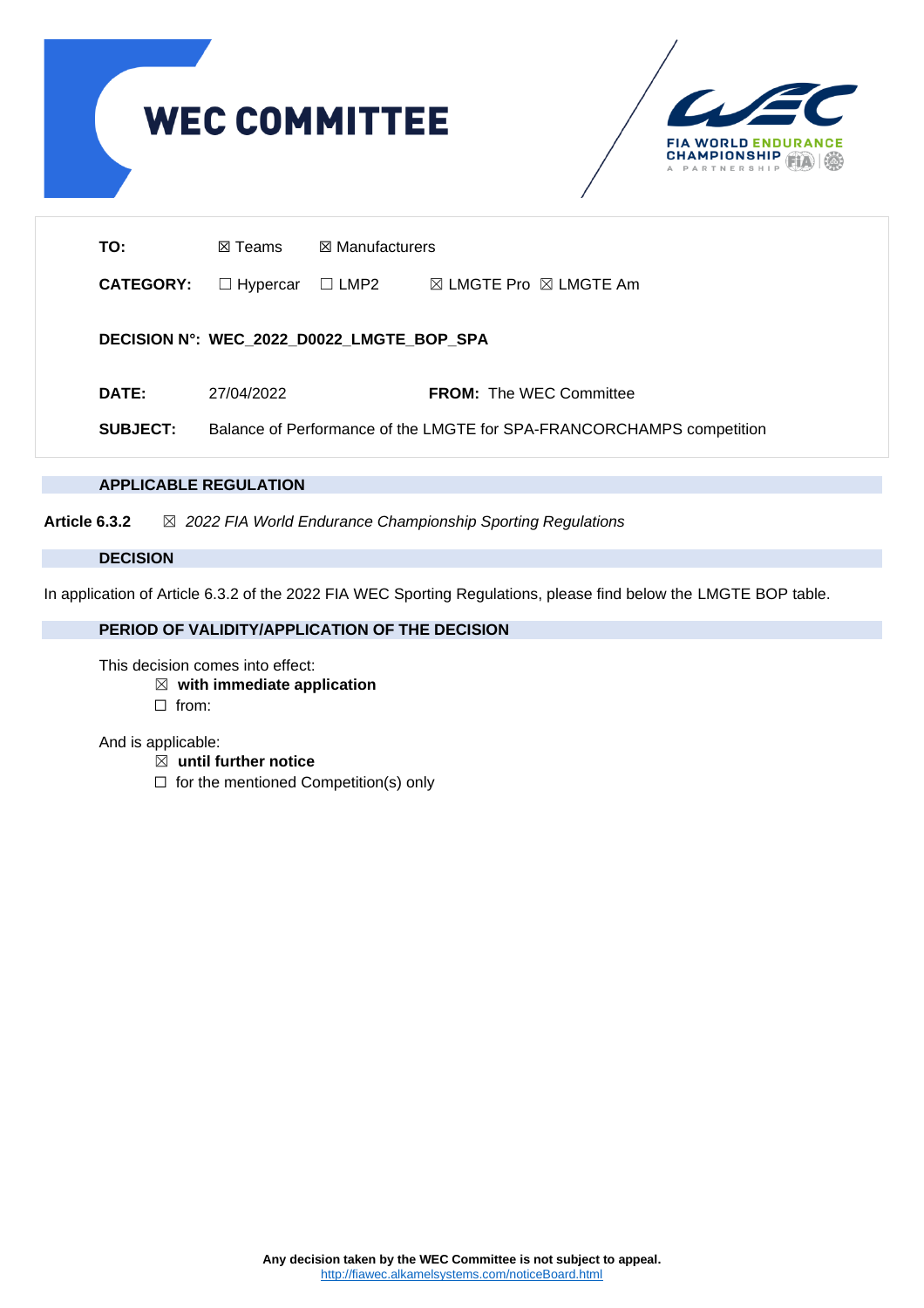



| <b>FERRARI - 488 GTE EVO</b>               | prev. (1) | adjust. (2) | final   | <b>CORVETTE C8.R</b>                                                                                          | prev. (1) | adjust. (2) | final   | <b>PORSCHE 911 RSR - 19</b>                       |  |  |
|--------------------------------------------|-----------|-------------|---------|---------------------------------------------------------------------------------------------------------------|-----------|-------------|---------|---------------------------------------------------|--|--|
| MINIMUM CAR WEIGHT (kg) (*)                | 1255 kg   |             | 1255 kg | MINIMUM CAR WEIGHT (kg) (*)                                                                                   | 1255 kg   |             | 1255 kg | MINIMUM CAR WEIGHT (kg) (*)                       |  |  |
| <b>MAXIMUM ONBOARD FUEL VOLUME (liter)</b> | 921.      |             | 921.    | MAXIMUM ONBOARD FUEL VOLUME (liter)                                                                           | 97 I.     |             | 97 I.   | MAXIMUM ONBOARD FUEL VOLUME (liter)               |  |  |
| <b>DECLARED MINIMUM LAMBDA</b>             | 1,15      |             | 1,15    | DECLARED MINIMUM LAMBDA                                                                                       | 0,88      |             | 0.88    | DECLARED MINIMUM LAMBDA                           |  |  |
| Engine power - Pboost ratio max vs RPM     |           |             |         | Engine power - Air restrictor diameter                                                                        |           |             |         | Engine power - Air restrictor diameter            |  |  |
| 4000                                       | 1,83      |             | 1.83    | 1 x MAXIMUM RESTRICTOR DIAMETER (mm)                                                                          | 42,3 mm   |             | 42,3 mm | 2 x MAXIMUM RESTRICTOR DIAMETER (mm)              |  |  |
| 4500                                       | 1.81      |             | 1,81    |                                                                                                               |           |             |         |                                                   |  |  |
| 5000                                       | 1,82      |             | 1,82    | Notes:                                                                                                        |           |             |         |                                                   |  |  |
| 5500                                       | 1,80      |             | 1,80    | For the 2022 FIA WEC season additional data is required from the Team ECU for all competitors in the LM GTE   |           |             |         |                                                   |  |  |
| 6000                                       | 1,72      |             | 1,72    | Adjustments are made with:                                                                                    |           |             |         | (*): weight including camera (or dummy) equipment |  |  |
| 6500                                       | 1,61      |             | 1,61    | - the waivers required;                                                                                       |           |             |         |                                                   |  |  |
| 7000                                       | 1,47      |             | 1,47    | $(1)$ : the previous value is referring to the previous B<br>- with the data provided by the manufacturers;   |           |             |         |                                                   |  |  |
| 7100                                       | 1,10      |             | 1,10    | (2): the adjust ments are related to the changes dor<br>- with the information provided by the manufacturers; |           |             |         |                                                   |  |  |
|                                            |           |             |         | - with analysis made by FIA/ACO.                                                                              |           |             |         |                                                   |  |  |

| <b>FERRARI - 488 GTE EVO</b>               | $prev. (1)$ ad | st. (2) | final   | <b>CORVETTE C8.R</b>                   | prev. (1) | final             | <b>PORSCHE 911 RSR - 19</b>            | prev. (1) | final             |
|--------------------------------------------|----------------|---------|---------|----------------------------------------|-----------|-------------------|----------------------------------------|-----------|-------------------|
| MINIMUM CAR WEIGHT (kg) (*)                | 1255 kg        |         | 1255 kg | MINIMUM CAR WEIGHT (kg) (*)            | 1255 kg   | 1255 kg           | MINIMUM CAR WEIGHT (kg) (*)            | 1264 kg   | 1264 k            |
| <b>MAXIMUM ONBOARD FUEL VOLUME (liter)</b> |                |         | 921     | MAXIMUM ONBOARD FUEL VOLUME (liter)    |           | 971.              | MAXIMUM ONBOARD FUEL VOLUME (liter)    | 102 l.    | 1001              |
| DECLARED MINIMUM LAMBDA                    | 1,15           |         | 1.15    | <b>DECLARED MINIMUM LAMBDA</b>         | 0,88      | 0.88              | DECLARED MINIMUM LAMBDA                | 0,89      | 0,89              |
| Engine power - Pboost ratio max vs RPM     |                |         |         | Engine power - Air restrictor diameter |           |                   | Engine power - Air restrictor diameter |           |                   |
| 4000                                       | 1,85           |         | 1.83    | 1 x MAXIMUM RESTRICTOR DIAMETER (mm)   | 42,3 mm   | $42.3 \text{ mm}$ | 2 x MAXIMUM RESTRICTOR DIAMETER (mm)   | 30,8 mm   | 30.8 <sub>m</sub> |

| <b>FERRARI - 488 GTE EVO</b>               | prev. $(1)$ | adiust. (2) | final   | <b>CORVETTE C8.R</b>                   | prev. $(1)$ | adjust. $(2)$ | final             | <b>PORSCHE 911 RSR - 19</b>            | prev. (1) | adiust. (2) | final     |
|--------------------------------------------|-------------|-------------|---------|----------------------------------------|-------------|---------------|-------------------|----------------------------------------|-----------|-------------|-----------|
| MINIMUM CAR WEIGHT (kg) (*)                | 1255 kg     |             | 1255 kg | MINIMUM CAR WEIGHT (kg) (*)            | 1255 kg     |               | 1255 kg           | MINIMUM CAR WEIGHT (kg) (*)            | 1264 k    |             | 1264 kg   |
| <b>MAXIMUM ONBOARD FUEL VOLUME (liter)</b> | 92          |             | 921.    | MAXIMUM ONBOARD FUEL VOLUME (liter)    | 971         |               | 971.              | MAXIMUM ONBOARD FUEL VOLUME (liter)    | 102 l.    |             | 1001.     |
| DECLARED MINIMUM LAMBDA                    | 1.15        |             | 1.15    | DECLARED MINIMUM LAMBDA                | 0,88        |               | 0.88              | DECLARED MINIMUM LAMBDA                | 0.89      |             | 0.89      |
| Engine power - Pboost ratio max vs RPM     |             |             |         | Engine power - Air restrictor diameter |             |               |                   | Engine power - Air restrictor diameter |           |             |           |
| 4000                                       | 1,83        |             | 1,83    | 1 x MAXIMUM RESTRICTOR DIAMETER (mm)   | 42,3 mm     |               | $42.3 \text{ mm}$ | 2 x MAXIMUM RESTRICTOR DIAMETER (mm)   | 30,8 mm   |             | $30.8$ mm |

7100 1,10 - **1,10** *- with the information provided by the manufacturers; (2): the adjust ments are related to the changes done for this BOP*

## **LMGTE AM**

| <b>FERRARI - 488 GTE EVO</b>               | prev. (1) | adjust. (2)                 | final |
|--------------------------------------------|-----------|-----------------------------|-------|
| <b>MAXIMUM ONBOARD FUEL VOLUME (liter)</b> | 89 I.     |                             | 89 I. |
| <b>DECLARED MINIMUM LAMBDA</b>             | 1,15      |                             | 1,15  |
| Engine power - Pboost ratio max vs RPM     |           | <b>Phoost ratio Max (-)</b> |       |
| 4000                                       | 1,79      |                             | 1,79  |
| 4500                                       | 1.77      |                             | 1,77  |
| 5000                                       | 1,78      |                             | 1,78  |
| 5500                                       | 1,76      |                             | 1,76  |
| 6000                                       | 1,68      |                             | 1,68  |
| 6500                                       | 1,57      |                             | 1,57  |
| 7000                                       | 1,43      |                             | 1,43  |
| 7100                                       | 1,06      |                             | 1,06  |

| <b>FERRARI - 488 GTE EVO</b>           | prev. (1) | adjust. (2)          | final | <b>ASTON MARTIN VANTAGE AMR</b>        | prev. (1) | adjust. (2)          | final | <b>PORSCHE 911 RSR - 19</b>                | prev. (1) | adjust. (2)                |  |
|----------------------------------------|-----------|----------------------|-------|----------------------------------------|-----------|----------------------|-------|--------------------------------------------|-----------|----------------------------|--|
| MAXIMUM ONBOARD FUEL VOLUME (liter)    | 89 I.     |                      | 891.  | MAXIMUM ONBOARD FUEL VOLUME (liter)    | 89 I.     |                      | 891.  | <b>MAXIMUM ONBOARD FUEL VOLUME (liter)</b> | 99 I.     | $-21.$                     |  |
| DECLARED MINIMUM LAMBDA                | 1,15      |                      | 1,15  | DECLARED MINIMUM LAMBDA                | 0.94      |                      | 0.94  | <b>DECLARED MINIMUM LAMBDA</b>             | 0,89      |                            |  |
| Engine power - Pboost ratio max vs RPM |           | Pboost ratio Max (-) |       | Engine power - Pboost ratio max vs RPM |           | Phoost ratio Max (-) |       | Engine power - Air restrictor diameter     |           | <b>Phoost ratio Max (-</b> |  |
| 4000                                   | 1,79      |                      | 1,79  | 4000                                   | 1,41      |                      | 1,41  | 2 x MAXIMUM RESTRICTOR DIAMETER (mm)       | 30,3 mm   |                            |  |
| 4500                                   | 1.77      |                      | 1,77  | 4500                                   | 1.46      |                      | 1.46  |                                            |           |                            |  |
| 5000                                   | 1.78      |                      | 1,78  |                                        | 1.46      |                      | 1.46  |                                            |           |                            |  |
| 5500                                   | 1.76      |                      | 1.76  | 5500                                   | 1.47      |                      | 1.47  |                                            |           |                            |  |
| 6000                                   | 1,68      |                      | 1,68  | 6000                                   | 1,47      |                      | 1.47  |                                            |           |                            |  |
| 6500                                   | 1.57      |                      | 1,57  |                                        | 1.42      |                      | 1.42  |                                            |           |                            |  |
| 7000                                   | 1.43      |                      | 1.43  | 7000                                   | 1.33      |                      | 1.33  |                                            |           |                            |  |
| 7100                                   | 1,06      |                      | 1,06  | 7200                                   | 1.30      |                      | 1.30  | Notes:                                     |           |                            |  |
|                                        |           |                      |       |                                        | 1.17      |                      | 1.17  |                                            |           |                            |  |

| <b>FERRARI - 488 GTE EVO</b>                  | prev. (1)      | adjust. (2)                | final |                                     | <b>ASTON MARTIN VANTAGE AMR</b>        |             |       | prev. (1) | adjust. (2)          | final | <b>PORSCHE 911 RSR - 19</b>                                                                                                        | prev. (1) | adjust. (2)          | final     |
|-----------------------------------------------|----------------|----------------------------|-------|-------------------------------------|----------------------------------------|-------------|-------|-----------|----------------------|-------|------------------------------------------------------------------------------------------------------------------------------------|-----------|----------------------|-----------|
| MAXIMUM ONBOARD FUEL VOLUME (liter)           | 89 I.          | $\sim$                     | 891.  |                                     | MAXIMUM ONBOARD FUEL VOLUME (liter)    |             |       | 89 I.     |                      | 891.  | MAXIMUM ONBOARD FUEL VOLUME (liter)                                                                                                | 99 I.     | $-21$ .              | 97 I.     |
| DECLARED MINIMUM LAMBDA                       | 1,15           |                            | 1,15  |                                     | <b>DECLARED MINIMUM LAMBDA</b>         |             |       | 0.94      |                      | 0,94  | <b>DECLARED MINIMUM LAMBDA</b>                                                                                                     | 0,89      |                      | 0,89      |
| <b>Engine power - Pboost ratio max vs RPM</b> |                | <b>Phoost ratio Max (-</b> |       |                                     | Ingine power - Pboost ratio max vs RPM |             |       |           | Pboost ratio Max (-) |       | Engine power - Air restrictor diameter                                                                                             |           | Phoost ratio Max (-) |           |
| 4000                                          | 1,79           |                            | 1,79  |                                     | 4000                                   |             |       | 1,41      |                      | 1,41  | 2 x MAXIMUM RESTRICTOR DIAMETER (mm)                                                                                               | 30,3 mm   |                      | $30,3$ mm |
| 4500                                          | 1,77           | $\sim$                     | 1.77  |                                     | 4500                                   |             |       | 1.46      |                      | 1,46  |                                                                                                                                    |           |                      |           |
| 5000                                          | 1,78           | $\sim$                     | 1,78  |                                     | 5000                                   |             |       | 1.46      | $\sim$               | 1,46  |                                                                                                                                    |           |                      |           |
| 5500                                          | 1,76           | $\sim$                     | 1,76  |                                     | 5500                                   |             |       | 1,47      |                      | 1,47  |                                                                                                                                    |           |                      |           |
| 6000                                          | 1,68           | $\sim$                     | 1,68  |                                     | 6000                                   |             |       | 1,47      |                      | 1,47  |                                                                                                                                    |           |                      |           |
| 6500                                          | 1,57           | $\sim$                     | 1,57  |                                     | 6500                                   |             |       | 1,42      |                      | 1,42  |                                                                                                                                    |           |                      |           |
| 7000                                          | 1,43           | $\sim$                     | 1,43  |                                     | 7000                                   |             |       | 1,33      |                      | 1,33  |                                                                                                                                    |           |                      |           |
| 7100                                          | 1,06           | $\sim$                     | 1,06  |                                     | 7200                                   |             |       | 1,30      |                      | 1,30  | Notes:                                                                                                                             |           |                      |           |
|                                               |                |                            |       |                                     | 7300                                   |             |       | 1,17      | $\sim$               | 1,17  |                                                                                                                                    |           |                      |           |
|                                               | <b>MINIMUM</b> |                            |       |                                     |                                        |             |       |           |                      |       | - the waivers required;<br>- with the data provided by the manufacturers;<br>- with the information provided by the manufacturers; |           |                      |           |
| <b>COMPETITOR NAME</b>                        | Initial        |                            |       | SB (race-1) SB (race-2) SB (champ.) | <b>Fixed (Art 6.3.4)</b>               | offset (**) | final |           |                      |       | - with analysis made by FIA/ACO.                                                                                                   |           |                      |           |
| AF CORSE - #21                                | 1265           |                            |       |                                     |                                        |             | 1265  |           |                      |       |                                                                                                                                    |           |                      |           |
| TF SPORT - #33                                | 1237           | 10                         |       | 10                                  |                                        |             | 1257  |           |                      |       | (*): weight including camera (or dummy) equipment                                                                                  |           |                      |           |
| TEAM PROJECT 1 - #46                          | 1274           |                            |       |                                     |                                        |             | 1274  |           |                      |       |                                                                                                                                    |           |                      |           |
| AF CORSE - #54                                | 1265           |                            |       |                                     |                                        |             | 1265  |           |                      |       |                                                                                                                                    |           |                      |           |
| TEAM PROJECT 1 - #56                          | 1274           | -5                         |       | $\overline{\phantom{a}}$            |                                        |             | 1284  |           |                      |       | (1): the previous value is referring to the previous BOP                                                                           |           |                      |           |
| <b>IRON LYNX - #60</b>                        | 1265           |                            |       |                                     |                                        |             | 1265  |           |                      |       | (2): the adjust ments are related to the changes done for this BOP                                                                 |           |                      |           |
| SPIRIT OF RACE - #71                          | 1265           |                            |       |                                     |                                        | n           | 1265  |           |                      |       | (*): weight including camera (or dummy) equipment                                                                                  |           |                      |           |
| DEMPSEY-PROTON RACING - #77                   | 1274           |                            |       |                                     |                                        |             | 1274  |           |                      |       | (**): for tyre safety bondaries                                                                                                    |           |                      |           |
| <b>IRON DAMES - #85</b>                       | 1265           |                            |       |                                     |                                        |             | 1265  |           |                      |       |                                                                                                                                    |           |                      |           |
| GR RACING - #86                               | 1274           |                            |       |                                     |                                        |             | 1274  |           |                      |       |                                                                                                                                    |           |                      |           |
| DEMPSEY-PROTON RACING - #88                   | 1274           |                            |       |                                     |                                        |             | 1274  |           |                      |       |                                                                                                                                    |           |                      |           |
| NORTHWEST AMR - #98                           | 1237           | 15                         |       | 15                                  |                                        |             | 1267  |           |                      |       |                                                                                                                                    |           |                      |           |
| D'STATION RACING - #777                       | 1237           |                            |       |                                     |                                        |             | 1237  |           |                      |       |                                                                                                                                    |           |                      |           |

| <b>MINIMUM</b><br><b>COMPETITOR NAME</b> |      |    |                                     |                          |             | - with the information provided by the manufacturers; |                                                              |
|------------------------------------------|------|----|-------------------------------------|--------------------------|-------------|-------------------------------------------------------|--------------------------------------------------------------|
|                                          |      |    | SB (race-1) SB (race-2) SB (champ.) | <b>Fixed (Art 6.3.4)</b> | offset (**) | final                                                 | - with analysis made by FIA/ACO.                             |
| AF CORSE - #21                           | 1265 |    |                                     |                          |             | 1265                                                  |                                                              |
| TF SPORT - #33                           | 1237 | 10 | 10                                  |                          |             | 1257                                                  | (*): weight including camera (or dummy) equipment            |
| TEAM PROJECT 1 - #46                     | 1274 |    |                                     |                          |             | 1274                                                  |                                                              |
| AF CORSE - #54                           | 1265 |    |                                     |                          |             | 1265                                                  |                                                              |
| TEAM PROJECT 1 - #56                     | 1274 |    |                                     |                          |             | 1284                                                  | (1): the previous value is referring to the previous BO.     |
| <b>IRON LYNX - #60</b>                   | 1265 |    |                                     |                          |             | 1265                                                  | (2): the <b>adjust</b> ments are related to the changes done |
| SPIRIT OF RACE - #71                     | 1265 |    |                                     |                          |             | 1265                                                  | (*): weight including camera (or dummy) equipment            |
| DEMPSEY-PROTON RACING - #77              | 1274 |    |                                     |                          |             | 1274                                                  | (**): for tyre safety bondaries                              |
| <b>IRON DAMES - #85</b>                  | 1265 |    |                                     |                          |             | 1265                                                  |                                                              |
| GR RACING - #86                          | 1274 |    |                                     |                          |             | 1274                                                  |                                                              |
| DEMPSEY-PROTON RACING - #88              | 1274 |    |                                     |                          |             | 1274                                                  |                                                              |
| NORTHWEST AMR - #98                      | 1237 | 15 | 15                                  |                          |             | 1267                                                  |                                                              |
| <b>D'STATION RACING - #777</b>           | 1237 |    |                                     |                          |             | 1237                                                  |                                                              |